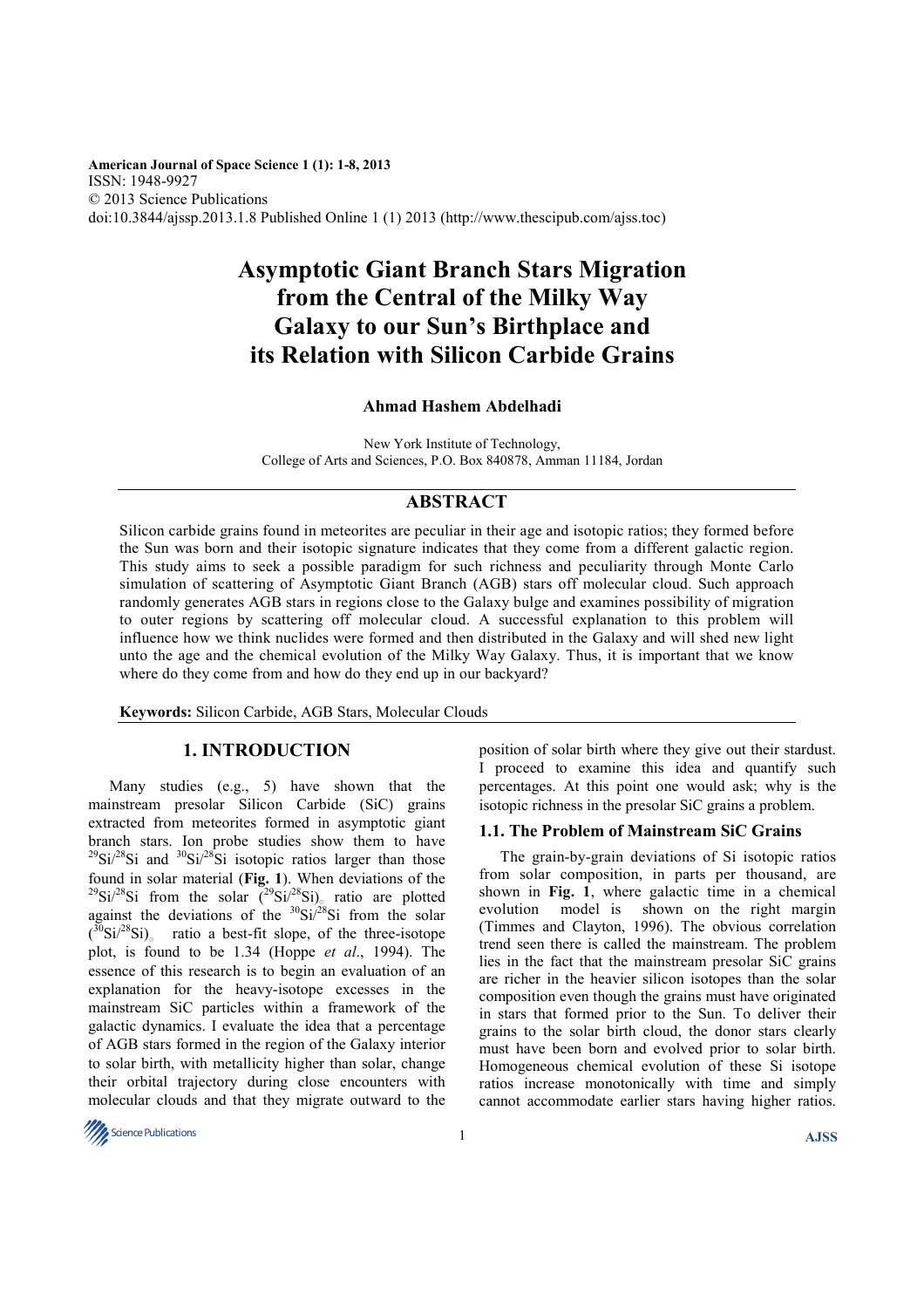



**Fig. 1.** Silicon isotope deviations in a three-isotope plot. Murchison SiC samples measured by Hoppe *et al*. (1994) are shown and have a best-fit slope of 4/3. The renormalized mean Interstellar Medium (ISM) evolution is shown as the solid line and by construction it passes through solar abundances at  $t = t_0$ . With such a construction, deviations with respect to solar abundances and with respect to interstellar abundances are the same  $\delta_{\circ} = \delta_{ISM}$ 



**Fig. 2.** Diffusion of the Sun and three stars as postulated to explain heaviness of mainstream Si. The three solid curves represent the gradients of the gas metallicity at three different times: today (t = 0), the time of solar birth (t = -4.5 Gry) and t = -6.0 Gyr. NAGB is the number of AGB stars per unit volume and it increases toward the Galactic center as suggested schematically at t  $=$  -4.5 Gyr. Similarly, N<sub>MC</sub> is the space density of molecular clouds and it declines toward the solar position. The sun was taken to have been born at  $R = 6.6$  kpc (Clayton, 1997)

Therefore, one seeks reasons for the high isotopic ratios of the majority of donor stars. The assumption here is that the parent AGB stars diffuse from more central birthplaces within the Galaxy. Due to a more evolved interior position, these central birthplaces are known to have a higher metallicity. The outward diffusion can be likened to the gravity assist used in solar system exploration. AGB stars scatter by near gravitational encounters with molecular clouds. This changes the orbits of some to spend much time at larger galactic radii that those of their birth. There they give out their stardust.

A representation of the diffusion of three AGB stars is given in **Fig. 2** where the three example AGB stars are shown as star symbols. They diffused from their birthplaces and arrived at the solar birth location (here taken to be  $R = 6.6$  kpc) at t = -4.5 Gyr during the period of AGB loss of stardust. The analogy to planetary gravity assist applies in here but with a difference. Here, an AGB star encounters number of molecular clouds throughout its life. This in return perturbs its orbit and changes its trajectory. The accumulative effect of these encounters forces the star into a new orbit in the solar

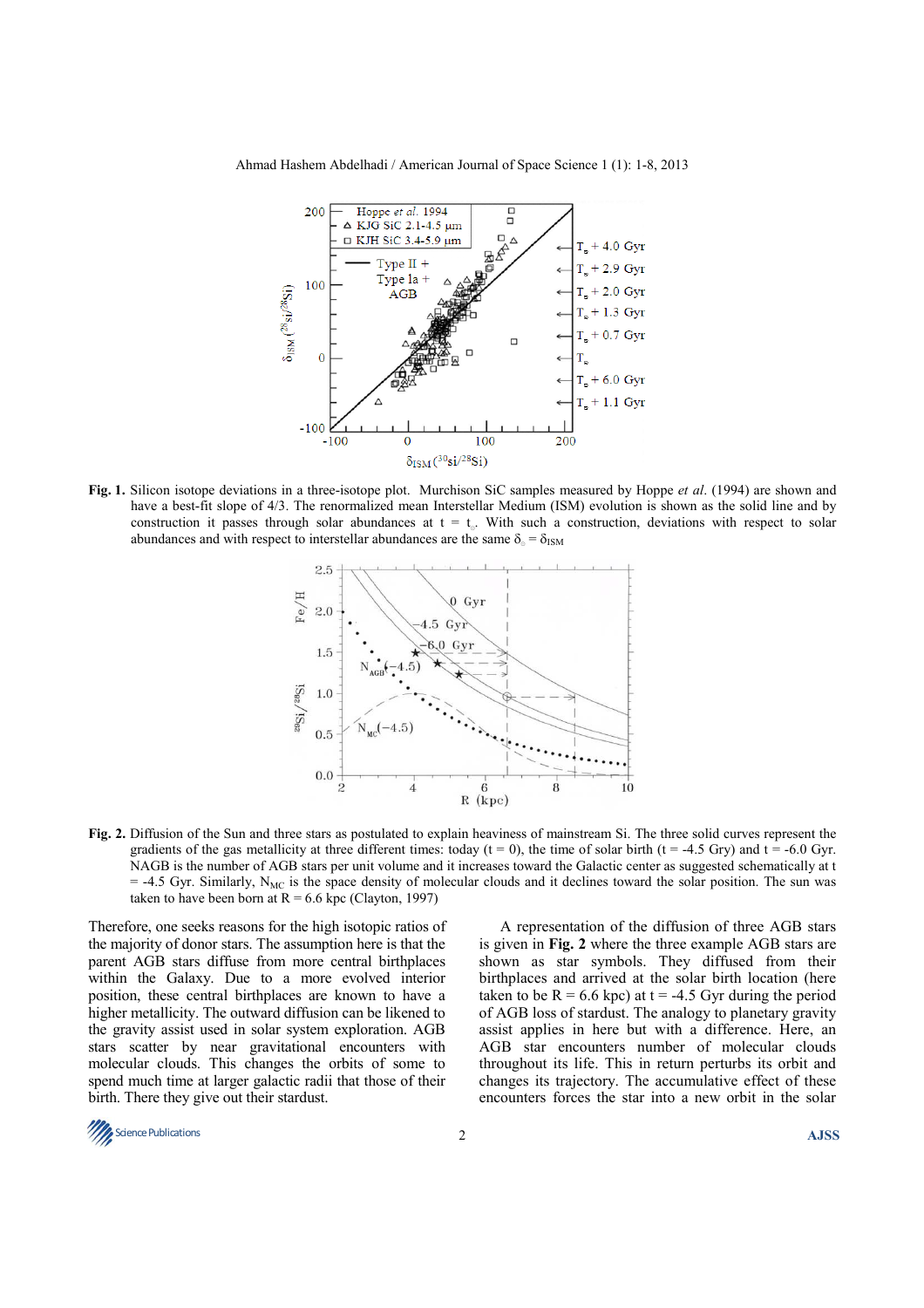neighborhood where the star gives out its stardust. It's worth mentioning that this procedure is completely different from diffusion. I seek a slingshot effect where a flyby AGB star acquires a big tug at strong close encounters. It's merely gravitational scattering of AGB stars off molecular clouds.

## **1.2. Asymptotic Giant Branch Stars**

The mass of a star almost determines its structure and ultimate fate. Stars begin their existence as clouds of gas that become dense enough to start contracting under the inward pull of their own gravity. The lives of stars proceed through different stages. At one point in its life a star moves onto the asymptotic giant branch stage; an extension of the red giant branch toward higher luminosities and lower effective temperature. Convection following pulses of helium burning dredge gas up from the deep interior, bringing to the surface newly formed atoms of elements such as carbon and heavier elements, which have also been neutron irradiated in the star by the s-process (Sparke and Gallagher, 2007). The surface enrichment of carbon makes it eventually more abundant that oxygen, at which point the AGB star is called a carbon star. It can then condense carbides such as SiC during mass loss. The stellar wind pushes polluted surface gas out into the interstellar medium. The sprocess signature for heavy elements in the silicon carbide grains confirms that they originated in AGB stars. This makes AGB stars a major source of the SiC grains. That is why they are the focus of this study.

## **1.3. Gravity Assist**

In this section I will give a prelude into the Physics of gravity assist or gravity boost, as it's sometimes called, in a heliocentric (sun-centered) system. If a heavy ball rolling on a table collides with a light ball rolling in the opposite direction, its velocity will hardly change, while the lighter ball will bounce away with an increased velocity. A similar phenomenon occurs during a "gravitational collision" between a heavy planet and light spacecraft. Let  $v_i$  and  $v_f$  denote the spacecraft momenta in the heliocentric inertial frame just before and after the encounter. Let V be the velocity of a planet about the sun and  $u_i$  and  $u_f$  are the spacecraft velocities relative to a reference frame where the planet is at rest. One can write the Galilean transformation:

$$
v_i = u_i + V \tag{1}
$$

$$
v_{f} = u_{f} + V \tag{2}
$$

$$
\frac{\text{M}}{\text{M}}
$$
 Science Publications\n
$$
3
$$

Also the change in velocity during the encounter can be written as Equation 3:

$$
\Delta v \equiv v_f - v_i \tag{3}
$$

which has the same value in both frames (heliocentric inertial frame and planet inertial frame) Equation 4:

$$
\Delta v = \Delta u \tag{4}
$$

For an elastic collision where the planet maintains its velocity about the sun (the planet's system of reference is practically inertial) Equation 5:

$$
\mathbf{u}_{\mathrm{f}} = \mathbf{u}_{\mathrm{i}} \tag{5}
$$

The spacecraft's orbit is governed by the gravitational field of the sun. However, when the spacecraft reaches the vicinity of the planet its orbit is mainly determined by the strong gravitational field of planet.

The change in squared heliocentric velocity measures the gravity assist, i.e., energy gain, in kinetic energy:

$$
\Delta KE = \frac{1}{2}m(v_{f}^{2} - v_{i}^{2})
$$

Recall work is the change in kinetic energy. Square the two equations Equation 1 and 2:

$$
v_{f}^{2} = u_{f}^{2} + 2u_{f}.V + V^{2}
$$

$$
v_{i}^{2} = u_{i}^{2} + 2u_{i}.V + V^{2}
$$

If we subtract these two equations, we obtain:

$$
v_{f}^{2} - v_{i}^{2} = 2\Delta u. \ V = 2\Delta v. V
$$

The magnitude of the heliocentric velocity increases (or decreases) depending on whether the projection of ∆u on V is positive (or negative). If the spacecraft crosses the planet's orbit behind the planet, then ∆u. V will be positive and a gravitational assist will result. However, if the spacecraft crosses the planet's path in front, ∆u. V will be negative and the effect will be to slow down the spacecraft as seen in **Fig. 3**. For a given  $v_i$  the maximum gravity boost is achieved when  $v_f$  is parallel to V. The outgoing orbit of the spacecraft around the sun is a conic section (ellipse, parabola, hyperbola) with a turning point at the location of the encounter. This new heliocentric conic section of the spacecraft orbit depends on the amount of velocity boost at the encounter. This analogy is applied to star-molecular cloud encounters.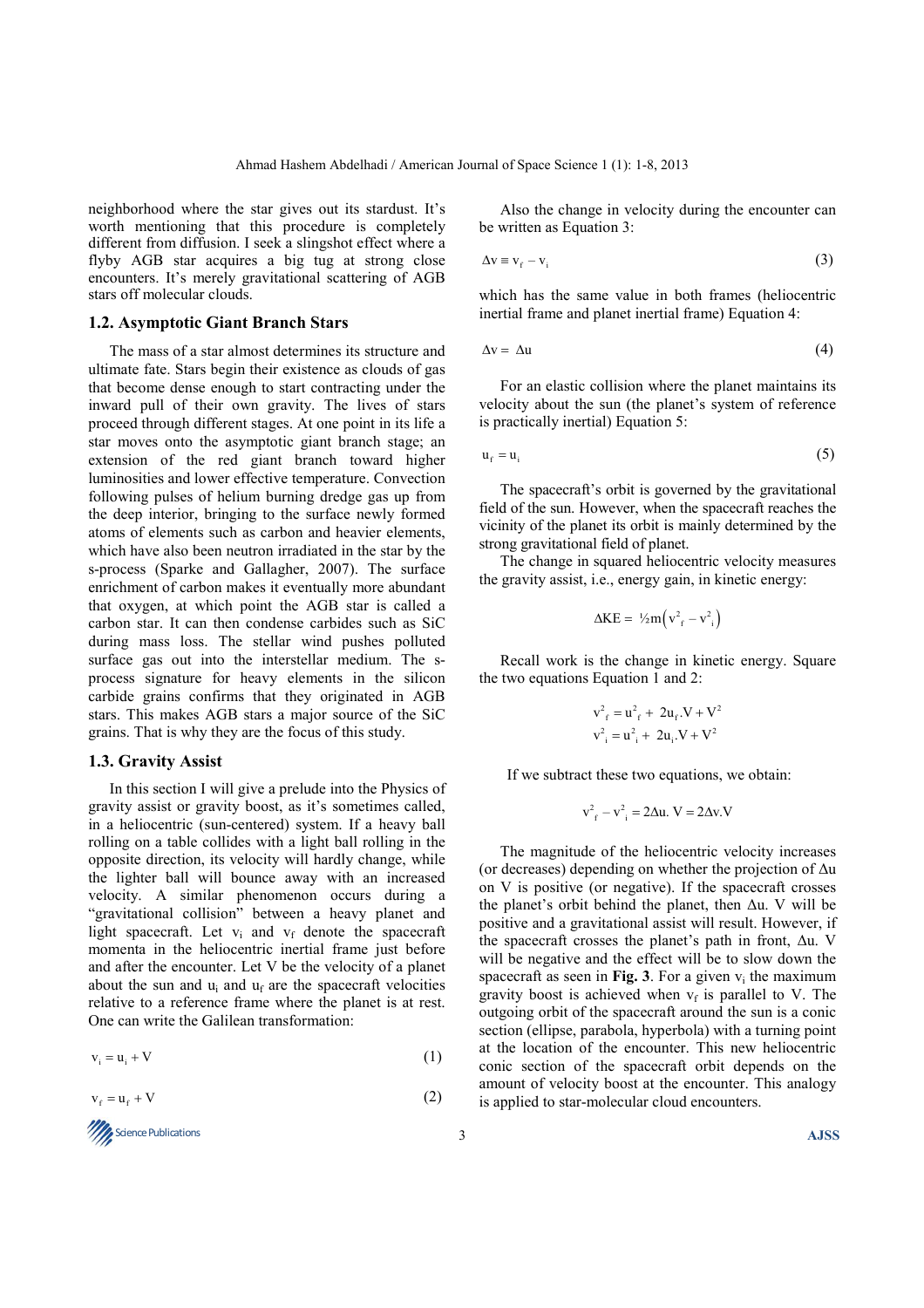

**Fig. 3.** A close encounter between a star and a molecular cloud. Asterisks represent the star, circles represent the molecular cloud. Both representations are equally spaced in time. Five different times are marked and they show how the molecular cloud slow down the star

#### **1.4. Galactic Gravitational Potential**

To calculate the orbits of stars requires a galactic mass model that defines an expression for the galactic gravitational potential. In using such a model, I neglect the forces from individual stars and consider only the largescale forces from the overall mass distribution, which is made up of thousands of millions of stars. This takes the force fields of the galaxy to be smooth, neglecting smallscale irregularities due to individual stars or larger objects like globular clusters. Hence, I use a numerically convenient axisymmetric gravitational potential and density distribution proposed by Miyamoto and Nagai (1975):

$$
\Phi(R, z) = -\sum_{i=1}^{3} \frac{GM_i}{\sqrt{R^2 + \left(a_i + \sqrt{z^2 + b_i^2}\right)^2}}
$$

where, R is the galactocentric radius and z is the height above and below the galactic mid-plane. Respectively, the three parameters a (in kpc), b (in kpc) and M (in  $10^{10}$  M<sub>o</sub>) are: 0.0, 0.3 and 1.8 for the bulge; 6.2, 0.4 and 17.4 for the disk; 0.0, 31.2 and 83.5 for the corona (Hartmann *et al*., 1990). Thus, depending on the choice of the two parameters a and b, Φ can represent the potential of anything from an infinitesimally thin disk to a spherical one. This expression is free from singularities everywhere in space and is differentiable an unlimited number of times

with respect to the space coordinates. It also tends to the Newtonian potential for a point mass when R and z become large. I should also point out that I omit non-axisymmetric structures such as an inner bar, the spiral arms and local features such as Gould's Belt. However, this potential is in good agreement with observational determinations of the Galactic rotational velocity curve (**Fig. 4**).

The corresponding three-dimensional density distribution  $\rho(R, z)$  can be derived from the Poisson's equation as (Timmes and Clayton, 1996):

$$
\rho(R, z) = \frac{1}{4\pi} \sum_{i=1}^{3} b_i^2 M_i \frac{a_i R^2 + (a_i + 3\sqrt{z^2 + b_i^2})(a_i + \sqrt{z^2 + b_i^2})^2}{\left[R^2 + (a_i + \sqrt{z^2 + b_i^2})^2\right]^{5/2} (z^2 + b_i^2)^{3/2}}
$$

Which is non-negative everywhere is space.

## **2. MATERIALS AND METHODS**

#### **2.1. Molecular Clouds**

Molecular clouds individually produce fluctuations in the gravitational field seen by nearby stars, which in return produce changes in the magnitude and direction of each stellar velocity. Thus, it becomes imperative that we establish an understanding of the physical and geometrical properties of the molecular clouds along with their distribution in the galaxy. Such understanding will point to an idealized representation of the distribution and mass ranges of the molecular clouds. Understand that this study does not seek to model the physical and geometrical properties of the molecular clouds. Such thing is beyond the scope of this study. I seek instead only a representation of the gravitational effect of molecular clouds on stellar orbits. The goal is not to study molecular clouds themselves but rather their cumulative perturbations of the stellar orbits in an azimuthally symmetric potential. The goal is to study the extent to which the radial position of stars that were born on circular orbits will be radially displaced from their circular orbits at fixed stellar evolution times. A typical star's orbit is given in **Fig. 5**.

Molecular clouds are detected and mapped by observing millimeter emission from a trace molecule: carbon monoxide (Pudritz, 2002). They are the dominant component of the interstellar medium in the inner half of the disk at  $R < 0.8R_0$  with a rise between  $R = 5$  and  $R = 7$ kpc and a sharp fall toward the larger radius where there is very little emission beyond  $R = 15$  kpc. Most of the surveys (Binney and Merrifield, 1998; Pudritz, 2002; Solomon and Sanders, 1985; Ward-Thompson, 2002) suggest a median cloud mass of about  $10^5 M_{\odot}$ .

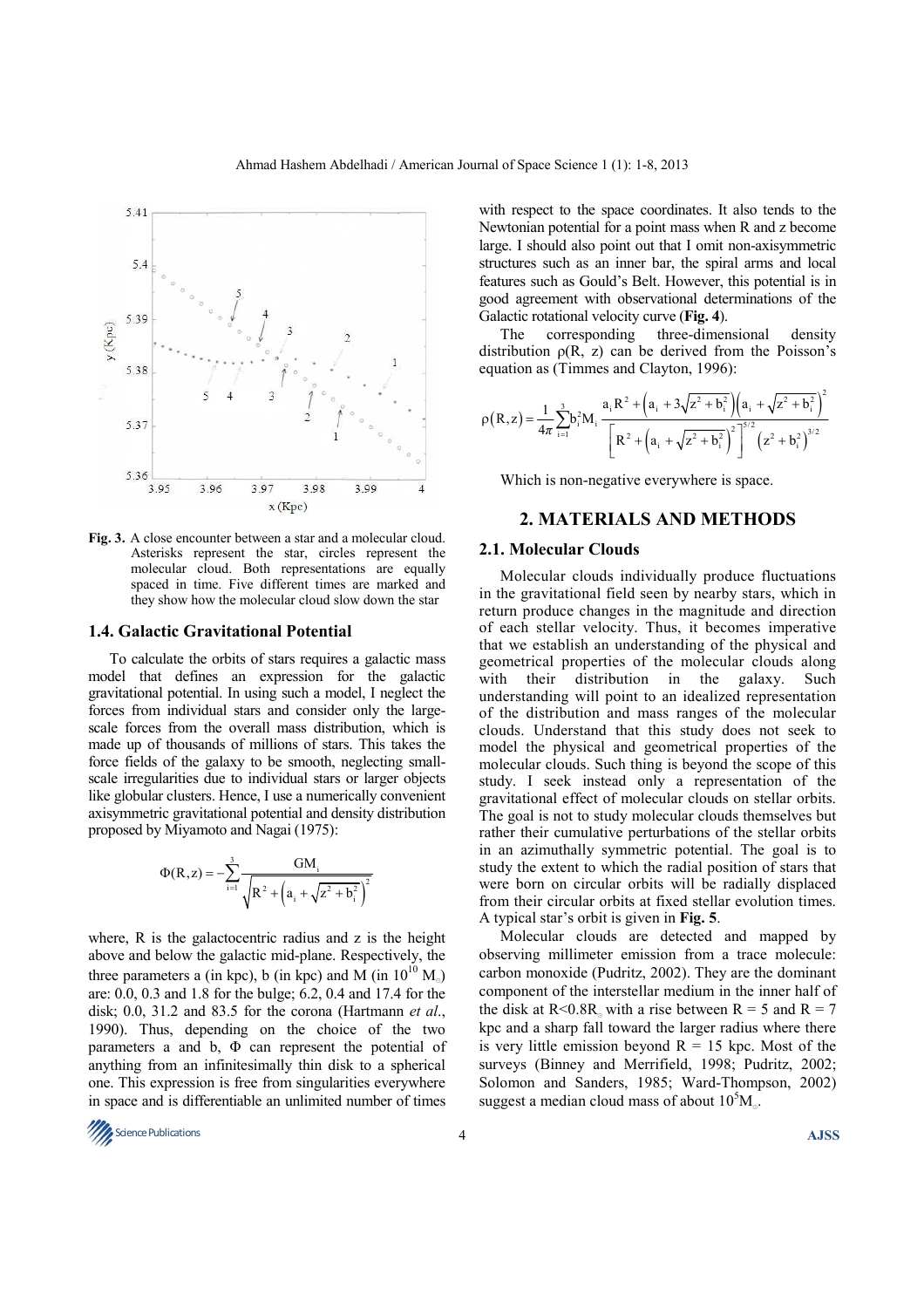Ahmad Hashem Abdelhadi / American Journal of Space Science 1 (1): 1-8, 2013



**Fig. 4.** A rotation curve produced using Miyamoto and Nagai (1975) potential formula. The rotation curve shows that after a rapid rise near the center of the galaxy the rotation velocity is relatively slowly varyingfor quite a large distance. The dashed line marks the Sun's position  $R_{\circ}$  from the galactic center at 8.5 kpc and the Sun's rotational velocity 217 km sec<sup>-1</sup>. Current observations of the Sun's rotational velocity is 220±5 km sec<sup>−</sup><sup>1</sup> (Elmegreen, 1998)



Fig. 5. A face-on galactic plane orbit that forms a rosette. The star has an initial circular velocity 196.2 km sec<sup>-1</sup> and lived for 0.5 billion years

The age of a Molecular Cloud ranges between  $10<sup>5</sup>$  years and several times  $10^8$  years, depending on the cloud's size and mass, among other things.

The axisymmetric distribution of molecular clouds in the galactic disk shows that most of the molecular clouds in our galaxy are within a region between 4 and 8 kpc from the galactic center. However, the radial distribution is not simply determined. Thus, no radial distribution or mass range for the molecular clouds will be easy or exact. But the objective of this study is to tackle a physics problem in which a star falls into the gravitational field of a neighboring molecular cloud and

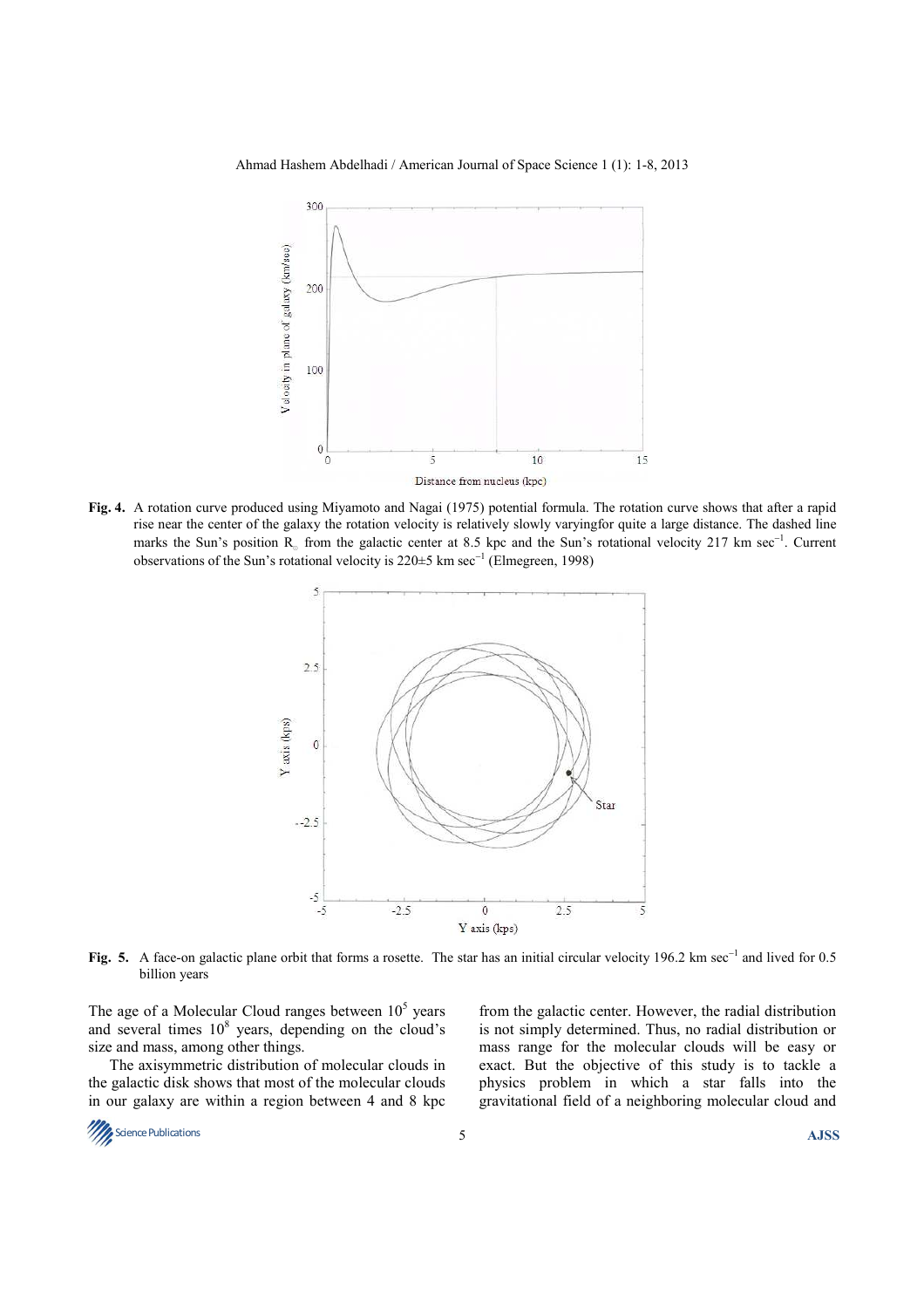is forced to change its orbital trajectory. It is not my intention to model neither the molecular clouds nor their radial distribution. Moreover, my problem concerns the effect of the molecular clouds on the motion of stars through an otherwise azimuthally symmetric potential, therefore, I can utilize a simple approximation of their masses and the radial distribution for that purpose. A simple model cannot take into account the geometrical shape of the molecular clouds. To a first approximation I can take the molecular clouds to be spherical.

Although the masses of the molecular clouds could be assigned for each cloud randomly, I have chosen instead to use one fixed mass for all clouds. The orbital problem is computationally intensive. Given the fact that most of the surveys suggest a median mass about  $10^5 M_{\odot}$ , I assume that mass for all.

I employ a Gaussian distribution that randomly generates positions for the molecular clouds along the galactic mid plane. The transformation I use for the Gaussian deviations is (Press *et al*., 1992):

$$
R = \sqrt{-2\ln a_1} \cos 2\pi a_2
$$

where, R is the galactocentric radius,  $a_1$  and  $a_2$  are two uniform deviates on (0,1). The Gaussian distribution presented here is not fully axisymmetric nor smooth because  $10<sup>4</sup>$  clouds are distributed randomly; meaning strings of high dense areas of molecular clouds are instituted and placed randomly to account for the observed fluctuation in the radial distribution. A more realistic distribution is something to be considered in any future work.

To compute the scattering of a star by a spherical cloud two simple approaches can simplify the calculations. A softening parameter that alters the density configuration of the cloud. Or alternatively, one might assume the cloud to have constant density. Both approaches eliminate unrealistically large forces near the cloud center. The softened potential and the constant density are simply models with different density distribution.

#### **3. RESULTS**

Before I introduce my results I explain how I obtained them. The code I have used follows the orbits of stars and molecular clouds by integrating numerically the equation of motion for the stars. The massive clouds remain on their circular orbit. This is done by solving the second order differential equation: Newton's second.

A numerical method called Bulirsch-Stoer (Press *et al*., 1992) algorithm with adaptive time step was used for this purpose. Bulirsch-Stoer method is very efficient when high-accuracy solutions for ordinary differential equations are desired. The idea is to start with an initial value and calculate the value at the end of an interval many times with successively finer steps and then fit a polynomial or a rational function to extrapolate to the magical limit of an infinitely small step size. A single Bulisrsch-Stoer step takes a stellar coordinate from x to x+H, where H is supposed to be quite a large distance. The single step usually consists of many substeps, each of size  $h = H/n$ , of the so called modified midpoint method, which are extrapolated to a mythical zero step size  $(h = 0)$ using a rational function. Both the consecutive step sizes and the number of substeps are determined as functions for a predefined accuracy limit. This way the code doesn't keep on subdividing H infinitely. The sequence of separate attempts to cross the interval H is made with increasing values of the number substeps n. For each step it's not known in advance how far up this sequence one must go. After each successive n is tried, a polynomial extrapolation is attempted. The extrapolation returns both extrapolated values and error estimates. If the errors are not satisfactory, the code goes to a higher n. If they are satisfactory, it goes on to the next step.

A typical calculation is set up to trace  $10<sup>4</sup>$  molecular clouds and  $10<sup>3</sup>$  stars for two billion years. I place the molecular clouds randomly on circular orbits in the galactic mid plane. The clouds do not have peculiar velocities thus their motions do carry them in the zdirection and their circular orbits are not perturbed, i.e., they do not oscillate radially nor azimuthally. Each cloud has mass  $10^5$  M<sub>o</sub> and 10 pc radius. Since each molecular cloud is more massive than the star; a gravitational force from a nearby star on the molecular cloud is going to be small and thus neglected. To a first approximation the molecular clouds retain their circular orbits and constant angular momentum. The stars are initially distributed randomly in radial zones. A zone is a ring with 500 pc width; for example, the region between  $R = 4.0$  kpc and  $R = 4.5$  kpc is one zone. Each zone has  $10<sup>3</sup>$  stars positioned randomly in R and in its azimuthal angle in the galactic mid plane. Each star is given a randomly generated peculiar velocity between  $10$  and  $20$  km sec<sup>-1</sup>. The direction of the peculiar velocity is also randomly chosen in  $θ$  and  $φ$ , where  $θ$  and  $φ$  are the known spherical coordinates. Added to the peculiar velocity is the proper circular velocity deduced from Miyamoto and Nagai potential. With these initial conditions the system evolves for two billion years. Both molecular clouds and stars maintain their shapes and masses throughout collisions and calculations.

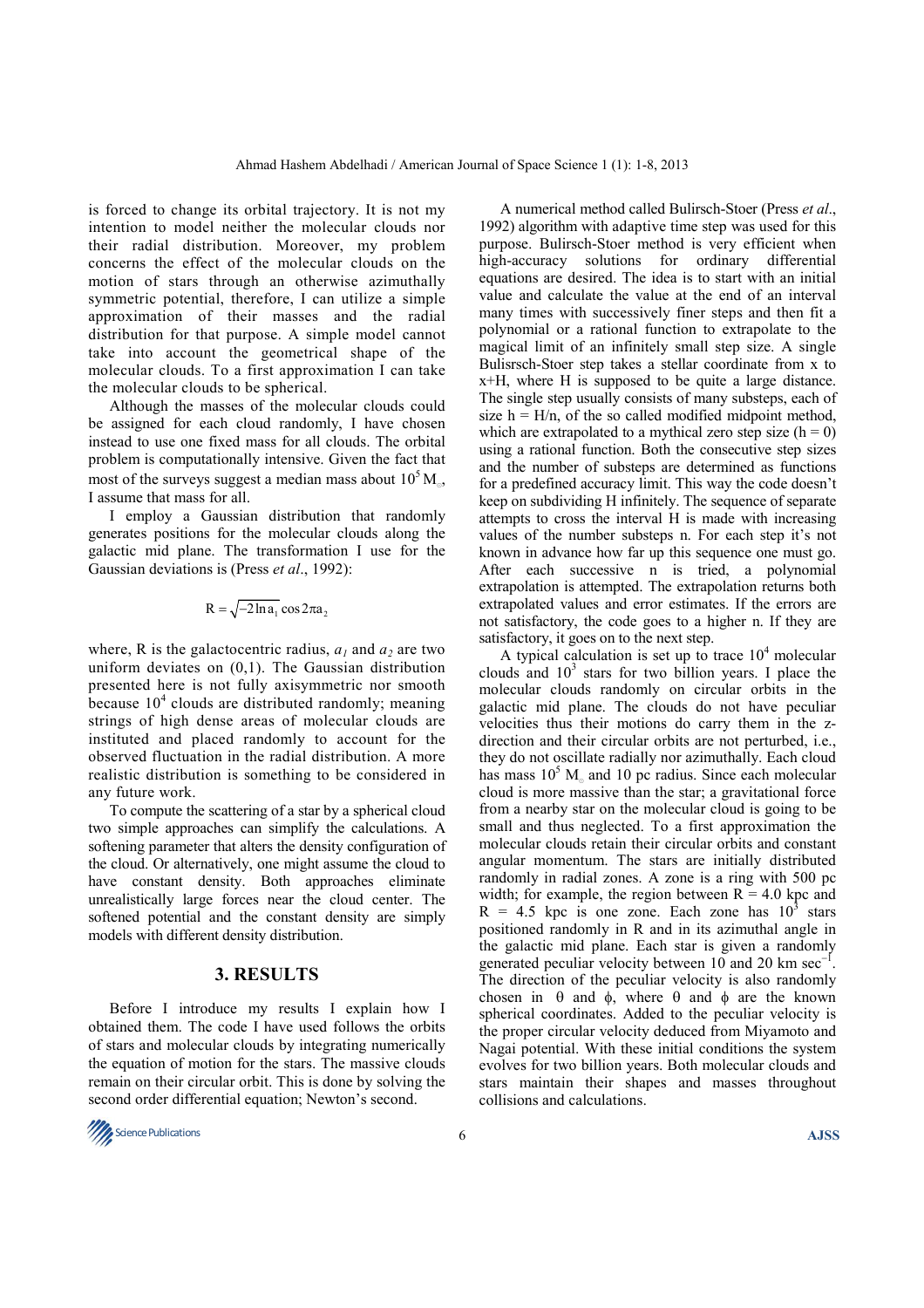Recording the positions for the molecular clouds and the stars for each zone at each time step can be cumbersome. Therefore, only points at  $t = 10^9$ ,  $1.25 \times 10^9$ ,  $1.5 \times 10^9$ ,  $1.75 \times 10^9$  and  $2 \times 10^9$  years are recorded. These are interesting ages for AGB stars. In order not to miss on any maximum displacement that a star could have accrued between these times, I also record the maximum displacement a star reaches during its lifespan. Upon comparing these maximum values with initial conditions for all stars, one realizes that some stars went deeper toward the centre of the galaxy which made their initial conditions their maxima.

The total force F (per unit mass) on a star is the sum of the galactic gravitational force derived from Miyamoto and Nagai potential and molecular-cloud gravitational forces. A star's trajectory is mainly governed by the 'nearby' molecular clouds' gravitational field. The lengthy nature of this type of calculations suggests another approximation: only forces from nearby molecular clouds are included in the total F in Newton's scond law. Nearby molecular clouds defined as ones found within a cube of 500 pc from a star at its center. Molecular clouds outside the cube are not included specifically in the total force at that particular point of time. The distant clouds are assumed part of the azimuthal galactic potential. This approach speeds up the calculations noticeably, because the distances between a star and the molecular clouds are already computed to

select the near ones. All that is needed is an "if" statement to sort out nearby molecular clouds.

## **4. DISCUSSION**

As I described earlier, the stars initial and final conditions are recorded. This is converted for display to a distribution of their changes in radial position at each time. The percentage of the number of stars that have moved radially by ∆r at these different ages is also recorded. A histogram for each calculation is produced and it shows the actual number of stars, called frequency, binned at the aforementioned ages (**Fig. 6 and 7**). The centered-at-zero bell shape in these figures suggests that most of the stars experience a small perturbation in their orbits. The stars are less likely to deviate largely from their initial circular orbits. Close to 40% of the stars suffered inward migration. Only a small fraction of AGB stars ~1% migrated to larger radii. Wielen *et al*. (1996) found that the Sun was born at galactocentric radius  $R =$ 6.6 kpc and has in 4.5 Gyr diffused outwards to its present location at  $R = 8.5$  kpc. My calculations found in two billion years a percentage of 0.4% stars born between 4.0-4.5 kpc migrate outward to 6.0-6.5 kpc zone where they give their AGB stardust to a presolar cloud. This result, in particular, is very interesting because Sellwood and Binney (2002) studied the scattering of stars by spiral waves and concluded that the grains must have migrated from R  $\sim$  4 kpc to  $\sim$  6 kpc where they were incorporated into a presolar cloud.



**Fig. 6.** Region 3.5-4.0 kpc. The 1000 stars binned at different ages. The x-axis is the difference between the initial galactocentric radius and the final radius for each star